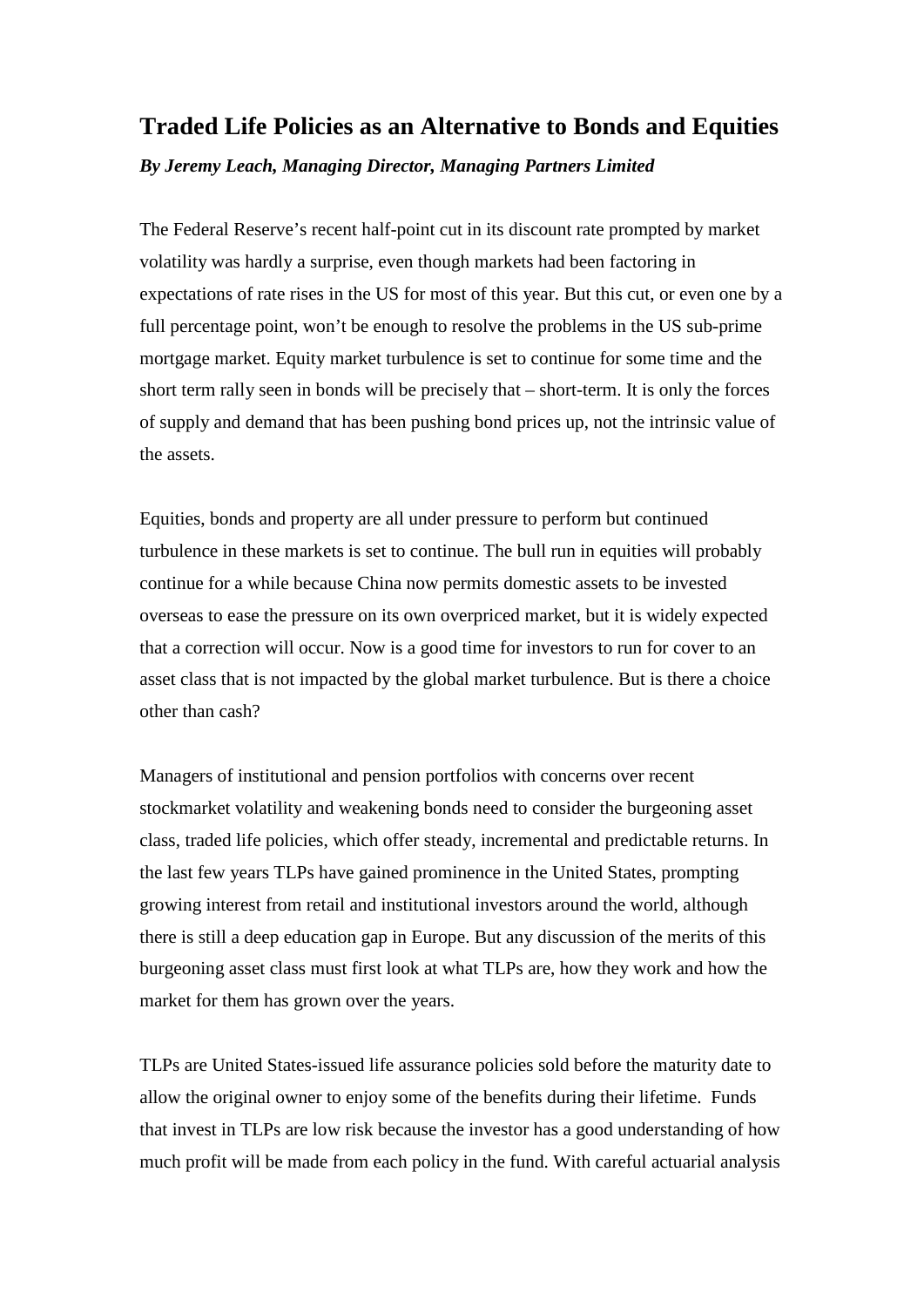and diversification of policies, it is possible to predict returns with a high degree of accuracy.

The TLP market first took off in the 1980s during the AIDS epidemic, when a substantial number of people required ready cash to pay for care. When these policies were sold they became known as viatical settlements, or policies sold on lives assured that had been designated as having a terminal illness or to be in terminal decline, with a perceived life expectancy of less than three years. Brokers would offer policyholders prices and find buyers, or 'funders', who were primarily private individuals, aligned with finance companies. Investment in viaticals during this period turned out to be a bad investment because new drugs extended the life expectancy of AIDS victims and life expectancy opinions became notoriously inaccurate.

Some years on, the TLP market has now become much more focused on policies written on the lives of seniors, or over-65s, where life expectancy opinions are much more consistent. While the TLP market is still quite young in many respects, it has grown at a phenomenal rate from a mere \$50m in 1990 to a staggering \$10 billion in 2006. The potential is there for further growth. Unlike the UK, where the market in traded endowments have a limited life span because people do not buy with profits policies so much any more, people continue to buy life insurance policies in the US. The total value of life policies held by the over-65 age group in the US is generally estimated to be \$500 billion.

The market is now starting to display signs of its maturity as a major investment class because large financial institutions are showing clear appetite for market share. The introduction of adequate regulatory codes covering the TLP market in an evergrowing number of US states is also likely to contribute to that growth potential by providing an environment in which the market can flourish even further.

The main reason TLPs have come to the attention of investors is that it is possible to use them to deliver steady, predictable returns. This appeals to both retail investors in the UK looking for a replacement to the steady returns once promised by with-profits as well as pension funds looking to match their future liabilities with predictable investments.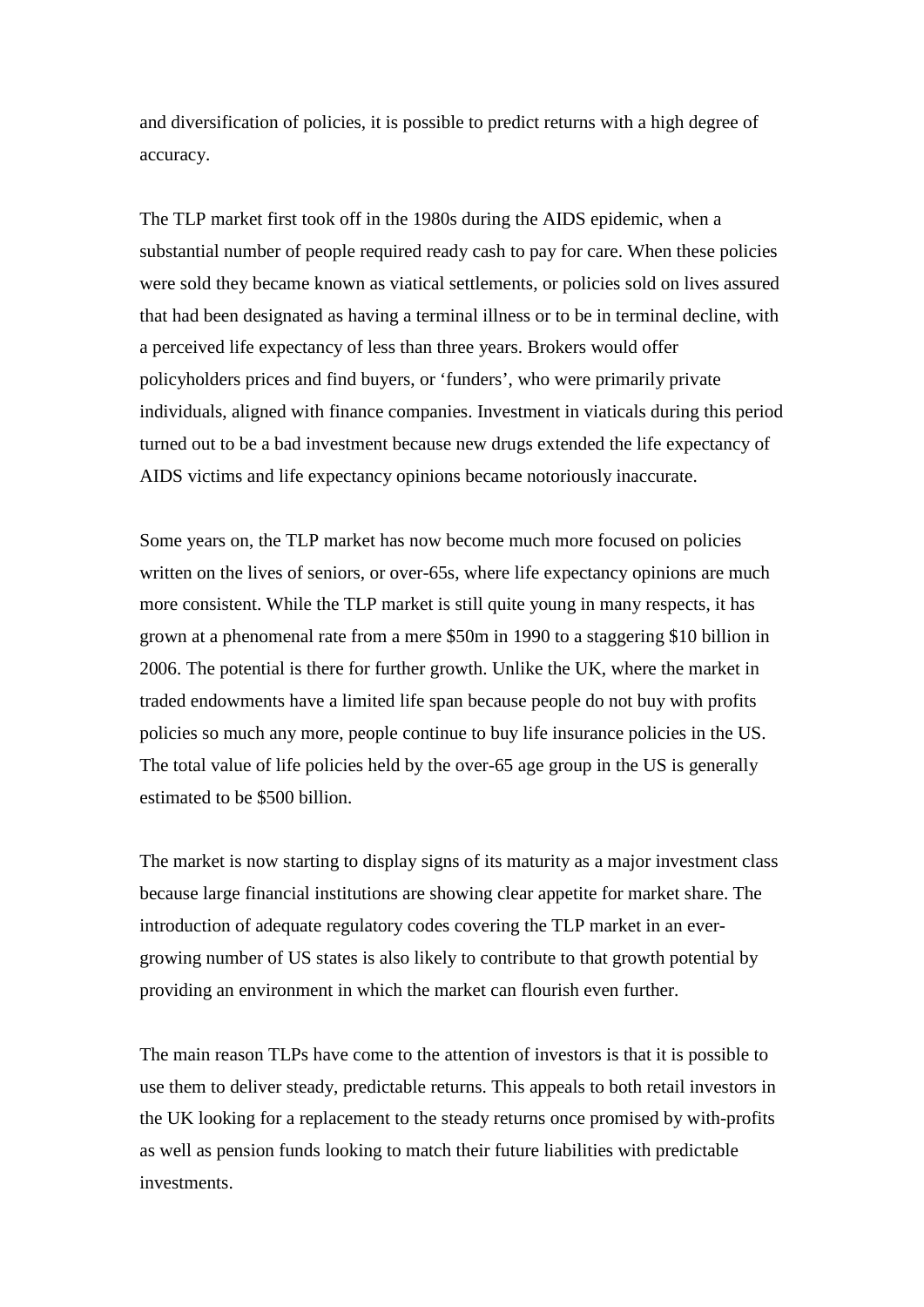TLPs are not without risk, of course. While it is possible to know from day one what a policy will be worth upon maturity, it is not possible to know exactly when the life assured will die and how many premiums will need to be paid before that date. This risk is more pronounced the smaller the number of policies invested in. Therefore it is essential to buy a large number of policies across a wide range of insurance companies, reducing the risk that any companies going bust will have a devastating impact on a fund.

Keeping track of the policyholders and their state of health might also be seen as a risk. In practice, this is easily achieved by writing into the purchase contract for a TLP that anyone who is caring for the policyholder must provide information on them. It is also possible to check public death records easily on the Internet in the US, where it becomes publicly available within two weeks of a death.

So why should such an asset be of particular interest now to UK and European investors? The reason is rising interest rates this side of the Atlantic mean portfolio managers are most likely reviewing their risk/return analyses, raising the hurdle of expectations and looking for assets that will sustain relative yield. They will be scrutinising more harshly their current holdings in equities, bonds and property, which are probably looking less convincing in the face of the returns now available on cash.

One might regard it an investment sin to ignore an asset that is yielding 8-10% in the current environment. Yet that is exactly what TLPs are yielding at present, giving returns several percentage points above cash with a very low level of risk. As an example of this performance, the US dollar institutional share class in Traded Policies Limited, an open-ended investment company managed by MPL, recently chalked up its first three-year track record. It returned 28.35% in the three years to 1 July, 2007, significantly outperforming its benchmark, the 10-Year US Government Bond Index, which returned 8.54% over the period, and the Fed Funds Effective Rate, which returned 12.77%.\* The \$60m fund's return represents an annualised return of 8.78%, net of all charges. What is more, the fund did not suffer a single negative return in any quarter during that period.